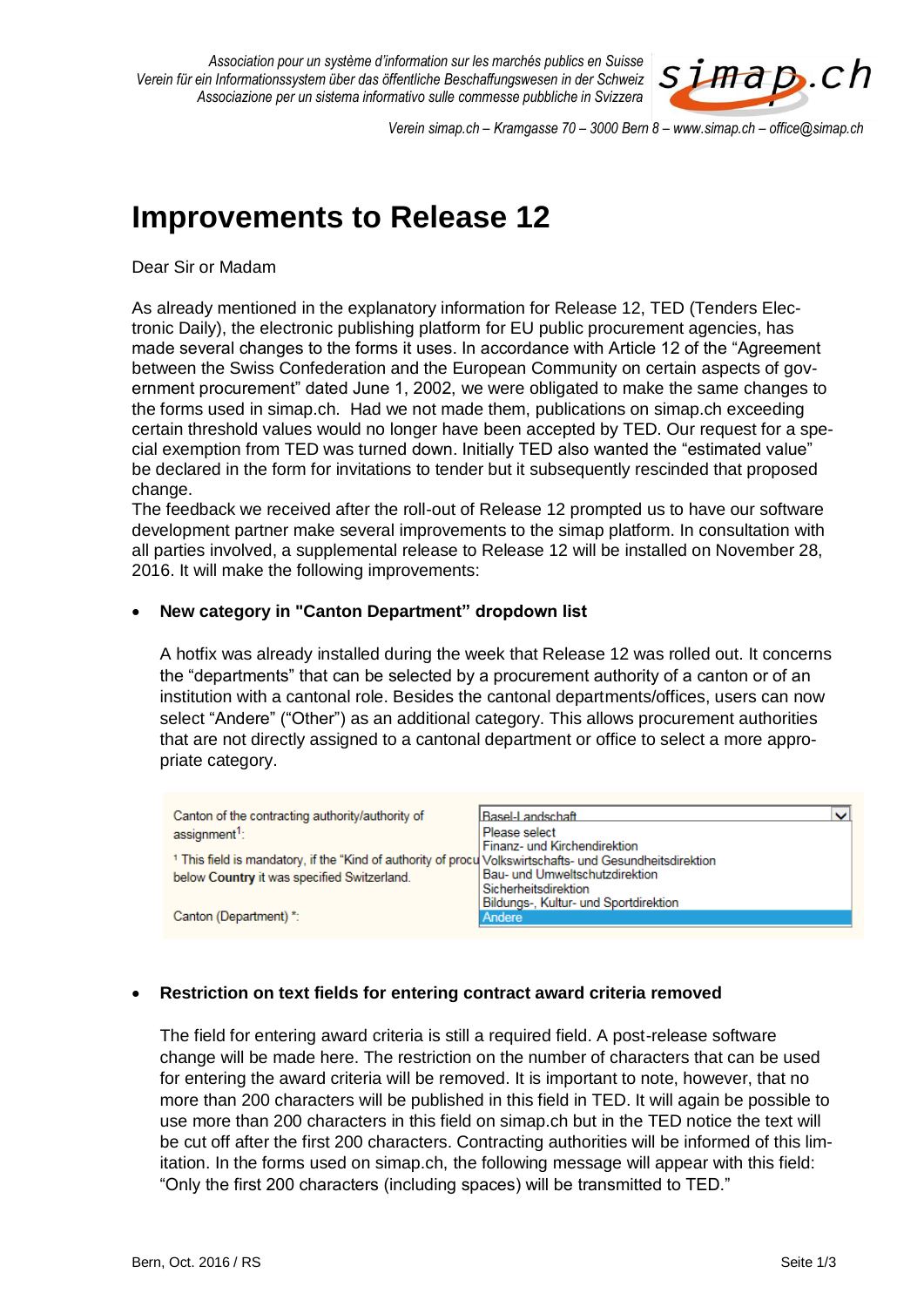# **Changes to the "Negotiated procedure" form**

In the "Contract award" form the "award criteria" and "Number of bids received" fields will not be displayed.

If "no" was selected in section 0.4 "In accordance with GATT/WTO agreement or international treaty" and the contracting authority is not the federal government (central/decentral) and the procedure in question is an open or selective tendering procedure, the two fields will be displayed as optional fields.

## **Change to contract duration details**

Beneath the "duration of contract period, of framework agreement or of the dynamic procurement system" field of the invitation to tender form, the field for entering the ending date will be an optional field. For one-time contracts (e.g. a single purchase), 1 day can be entered for the contract duration and the "end" field can be left empty.

## **The term "Cost criterion" changed to "award criteria"**

In the invitation to tender form (award criteria field) and in the award of contract form (award criteria field) the term "cost criterion" will be changed to "award criteria".

#### **Empty line between two criteria when listing multiple award criteria**

To improve readability in the display mode for a tender, empty lines will be inserted when entering multiple award criteria.

| 2.10 Zuschlagskriterien                                                                                                 |
|-------------------------------------------------------------------------------------------------------------------------|
| Die Angaben betreffend Zuschlagskriterien müssen zusammen mit den (vorgegebenen) Angebotsunterlagen eingereicht werden. |
| Die Bewertung der Angebote erfolgt gemäss der nachfolgenden Zuschlagskriterien:                                         |
| ZUSCHLAGSKRITERIUM ZK1: Preis, Gewichtung 60 %                                                                          |
| ZUSCHLAGSKRITERIUM ZK2: Inhalt / Qualität der eingereichten Unterlagen, Gewichtung 20 %; unterteilt in:                 |
| ZK2.1: Technischer Bericht. Gewichtung 6 %                                                                              |
| ZK2.2: Organisation, Baustelleneinrichtungen, Gewichtung 4 %                                                            |
| ZK2.3: Referenz Schlüsselperson Baustellenchef, Gewichtung 4 %                                                          |
| ZK2.4: Referenz Schlüsselperson Polier. Gewichtung 4 %                                                                  |
| 7K2.5: QM-Konzept und Risikoanalyse. Gewichtung 5 %                                                                     |
| ZUSCHLAGSKRITERIUM ZK3: Bauprogramm, Gewichtung 10 %; unterteilt in:                                                    |
| ZK3.1: Bauprogramm Objekt J34, Gewichtung 5 %                                                                           |
| ZK3.2: Bauprogramm Objekt J42b/c. Gewichtung 5 %                                                                        |

Furthermore, we received two suggestions that we will evaluate with the Change Advisory Board and possibly implement with the next Release:

- An additional free text field should be created for the award criteria, for example to rate the importance of the various award criteria. This field would not be published in TED though.
- The order of the "award criteria" and "eligibility criteria" sections is not ideal. It would make more sense if the eligibility criteria were entered and displayed first and then the award criteria, as before.